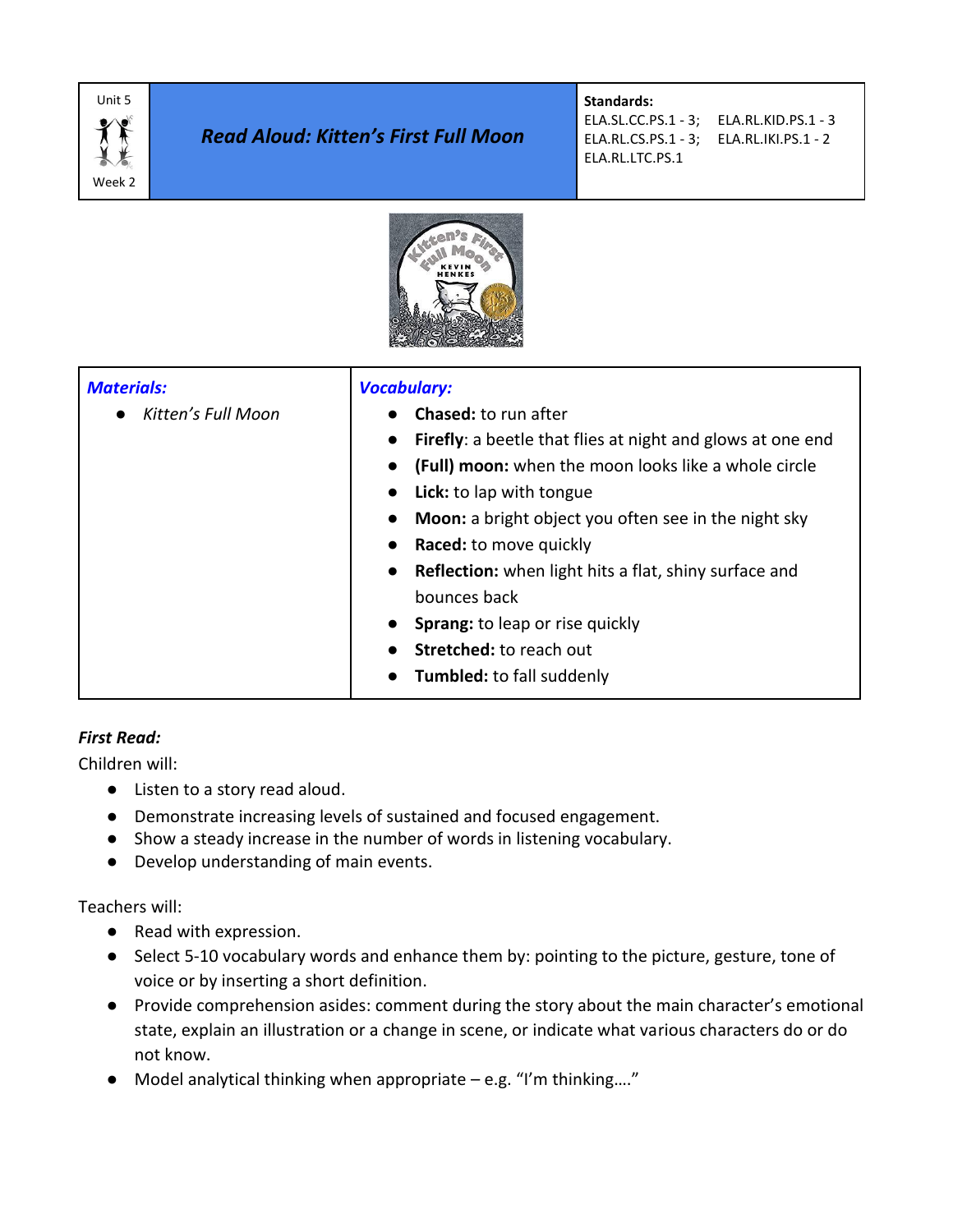| "I have a new story for you today. The title of<br>this books is Kitten's First Full Moon. The author<br>and illustrator is Kevin Henkes."                                       | Show front cover. Point to title, intentionally<br>underlining words using voice print match when<br>reading both the words in the title as well as with<br>author. |
|----------------------------------------------------------------------------------------------------------------------------------------------------------------------------------|---------------------------------------------------------------------------------------------------------------------------------------------------------------------|
| "This is a story about Kitten who sees her first<br>full moon and thinks that it is a bowl of milk.<br>Let's read about what happens to Kitten as she<br>chases after the moon." | Introduce the main character, using the<br>illustrations on the cover. Point to Kitten and<br>trace the circle of the full moon.                                    |
| "It was Kitten's first <i>full moon</i> - she could see all<br>of the moon in the sky."                                                                                          | p. 2 Point to Kitten and trace the circle of the full<br>moon.                                                                                                      |
| "she closed her eyes and <b>stretched</b> her neck<br>and opened her mouth and licked."                                                                                          | p. 3 Model.                                                                                                                                                         |
| "wiggled her bottom and sprang-jumped-<br>from the top step"                                                                                                                     | $p. 7-8$                                                                                                                                                            |
| "Kitten tumbled- she fell"                                                                                                                                                       |                                                                                                                                                                     |
| "So she <i>chased</i> it- ran after the moon- down the<br>sidewalk"                                                                                                              | $p.11 - 12$                                                                                                                                                         |
|                                                                                                                                                                                  | p.18 Point to reflection in the pond.                                                                                                                               |
| "She <i>leaped</i> with all her might-"                                                                                                                                          | p.20 gesture - sweep finger under Kitten leaping                                                                                                                    |

# *Discussion Questions(s):*

- Why did the kitten think the moon looked like a bowl of milk?
- How did Kitten try to get the milk from the sky?

#### *Second Read*

Children will:

● Demonstrate increased level of sustained and focused engagement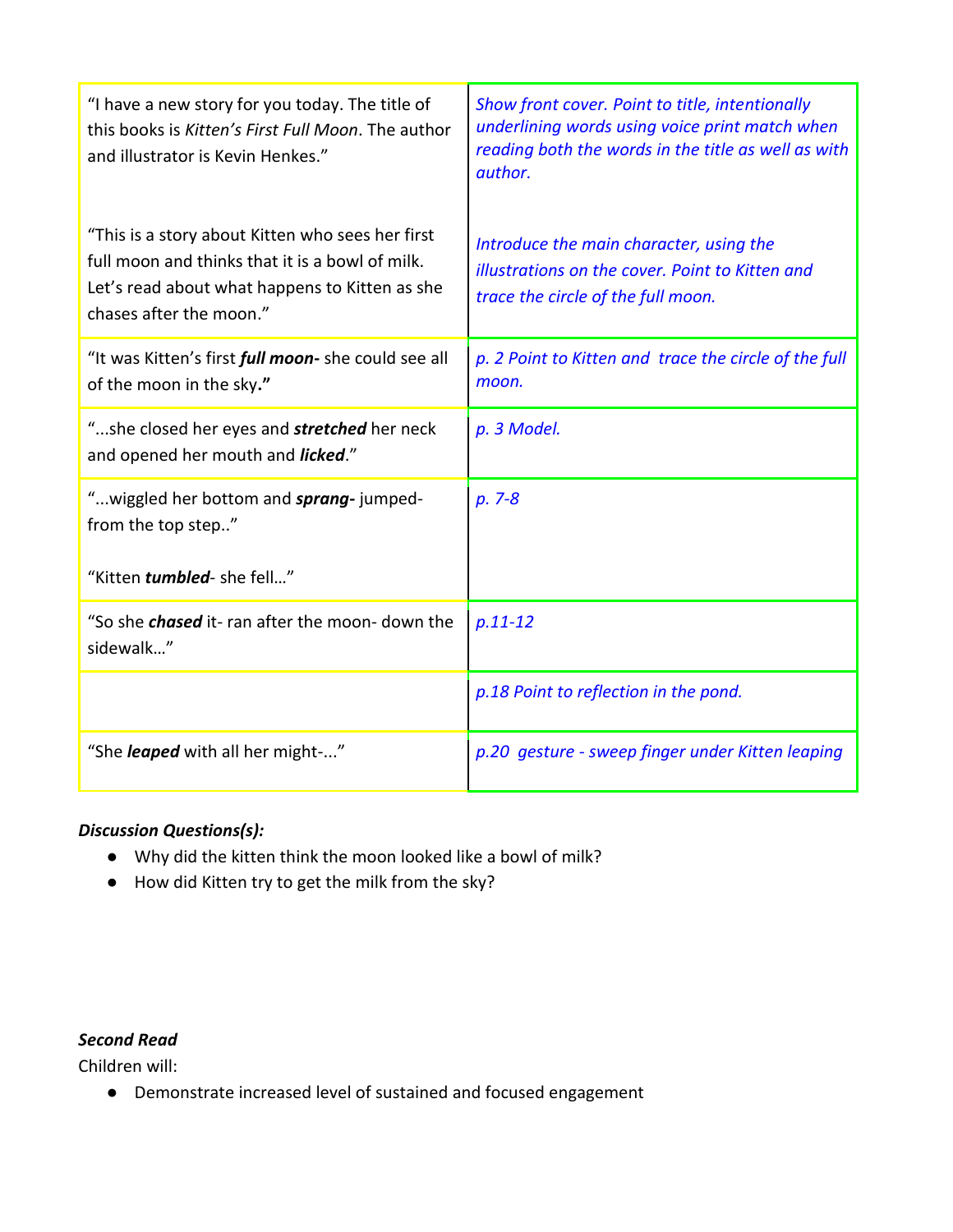- Show a steady increase in the number of words in listening vocabulary
- Develop understanding of main events

Teacher will:

- Continue to define the vocabulary words from Story Reading 1 and include additional vocabulary that may need more verbal definitions.
- Explain feelings or thoughts of secondary characters.
- Deepen the comprehension of primary characters, story problem, etc.
- Model analytical thinking.

| "We've read this story before, so you know that<br>the title of the books isKitten's First Full Moon<br>by Kevin Henkes."                                                               | Show cover, point to title and linger allowing<br>children to chime in. |
|-----------------------------------------------------------------------------------------------------------------------------------------------------------------------------------------|-------------------------------------------------------------------------|
| "Kitten tries to <i>lick</i> the moon because she thinks<br>it is a bowl of milk to drink she looks surprised<br>that she <i>licked</i> a <i>firefly</i> - a bug who glows at<br>night" | p.3-4 Comprehension aside. Point to moon and<br>firefly on tongue.      |
| "Kitten keeps <i>chasing</i> the moon- she thinks the<br>moon is moving away from her."                                                                                                 | p.11-12 Comprehension support.                                          |
| "Kitten looks like she is creeping quietly, trying<br>to sneak up on the moon so she can catch it"                                                                                      | $p.13 - 14$                                                             |
| "When Kitten sees the moon's <i>reflection</i> on the<br>surface of the water, she thinks it is a large bowl<br>of milk."                                                               | p.18 Comprehension aside. Point to the moon<br>and moon's reflection.   |
| "She was wet and sad and tired and hungry!<br>think she looks a little scared here too"                                                                                                 | p.22 Point to Kitten's eyes.                                            |
| "Lucky Kittenyou can see how Kitten thought<br>the moon in the sky was a bowl of milk both<br>are round and white"                                                                      | p.29 Comprehension aside. Trace shape of bowl<br>and moon.              |

# *Discussion Questions(s):*

- How did Kitten feel when she couldn't get the bowl of milk in the sky? How do you know?
- Why does the author say "Lucky Kitten!" on the last page of the book?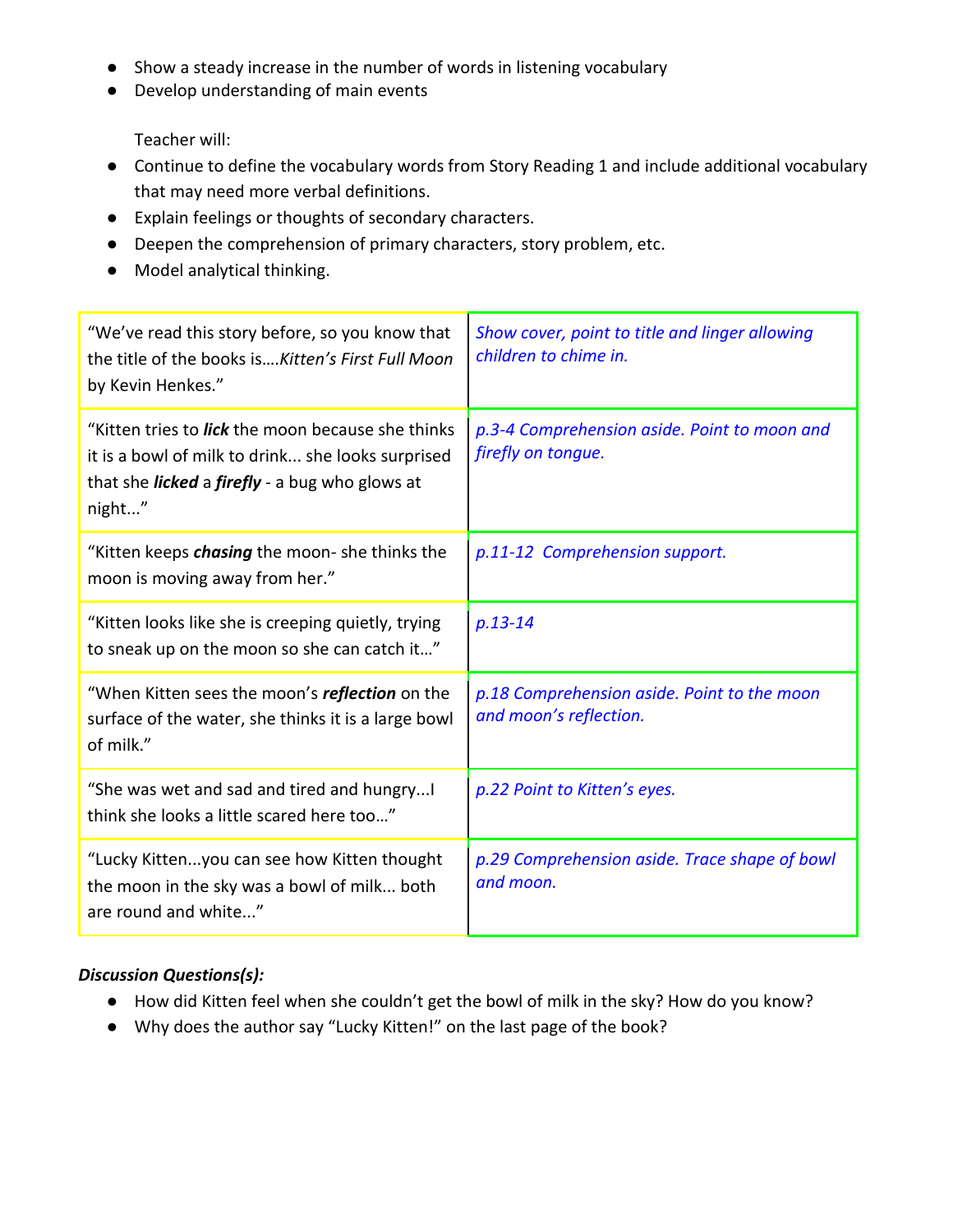## *Third Read:*

Children will:

- Jointly reconstruct the story with peers and teacher
- Recall some main events when prompted
- Ask/Answer questions for further understanding

### Teacher will:

- Jointly reconstruct the story with children.
- Expand, clarify or add more information to children's responses.
- Address misunderstandings.
- Define words as necessary.
- Deepen comprehension asides.
- Model analytical thinking.

| "We've read this book several times before so<br>we remember the title is And the author and<br>illustrator is Kevin Henkes. Today we are going to<br>talk about and retell the story together." | Show cover, linger and fill in title if not provided<br>by children. |
|--------------------------------------------------------------------------------------------------------------------------------------------------------------------------------------------------|----------------------------------------------------------------------|
|                                                                                                                                                                                                  | p. Read first page                                                   |
| "But we remember when she closed her eyes"                                                                                                                                                       | $p.3 - 4$                                                            |
|                                                                                                                                                                                                  | p.5-6 Read.                                                          |
| "So then what did Kitten do? What happened?"                                                                                                                                                     | $p.7 - 8$                                                            |
|                                                                                                                                                                                                  | p.9-10 Read.                                                         |
| "Kitten started chasingwhat happened?"                                                                                                                                                           | $p.11 - 12$                                                          |
| " $And$ "                                                                                                                                                                                        | $p.13 - 14$                                                          |
| "Then Kitten had an ideaWhat happened<br>next?"                                                                                                                                                  | $p.15 - 16$                                                          |
| "Then we remember what Kitten saw"                                                                                                                                                               | $p.17-18$                                                            |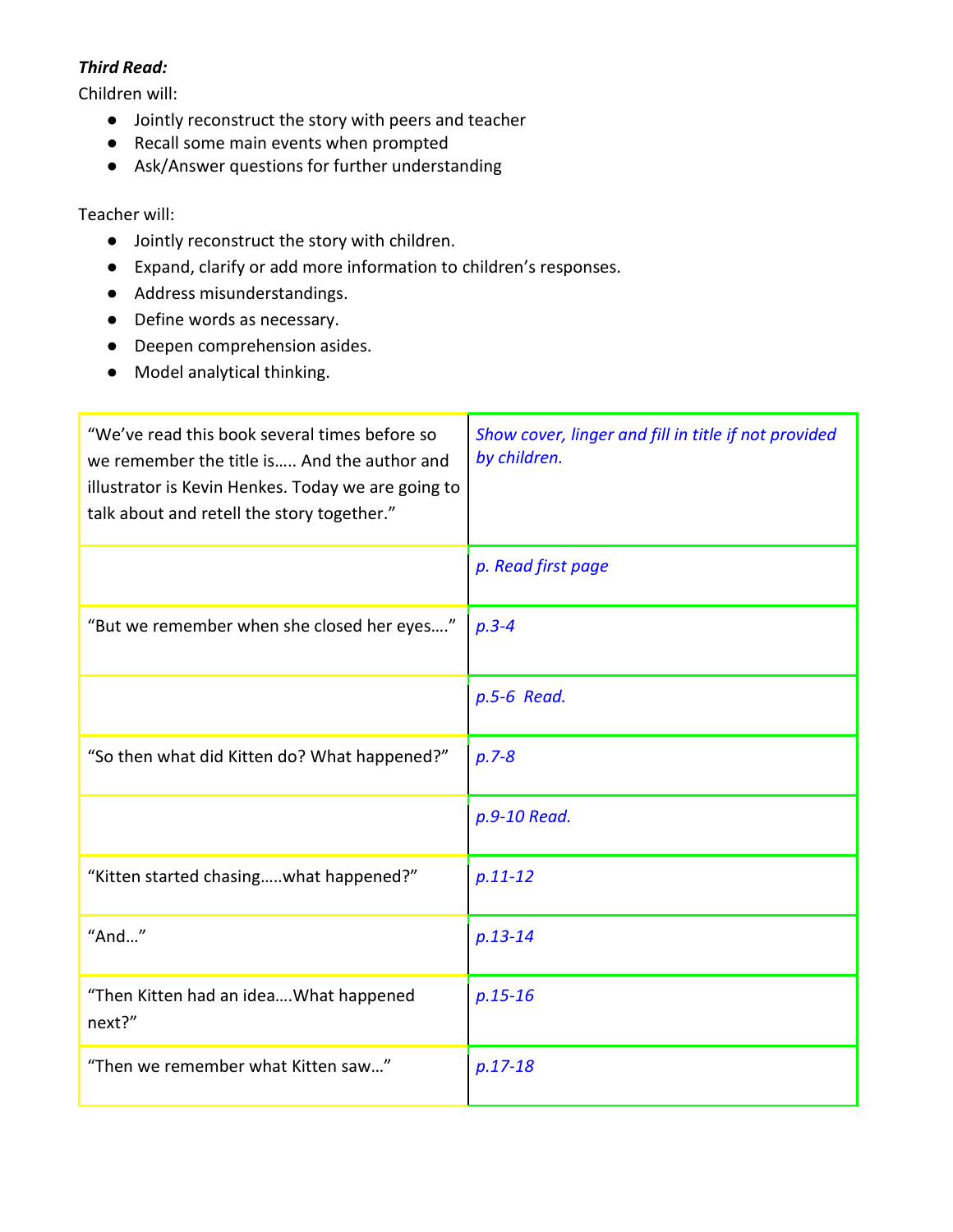| "And here"                      | $p.19 - 20$     |
|---------------------------------|-----------------|
| "Poor Kittenwhat happened?"     | $p.21 - 22$     |
| "After she get out of the pond" | $p.23 - 24$     |
| "We remember"                   | $p.25 - 26$     |
| "Lucky Kitten."                 | Read last page. |

### *Discussion Questions(s):*

- How are the reflections that Ernst collects in *Puddle Pail* the same or different from the reflection of the moon Kitten chases in this story?
- What happened to the moon's reflection in the pond when Kitten jumped in?

## *Fourth Read:*

Children will:

- act out one or more scenes from the story
- explore character motivations and emotions
- recall main events from the story

With children, choose one scene to act out. Assign roles to children, or use a structure to ask for volunteers. As you read the corresponding pages from the story, children act out the scene and recite any dialogue.

### *Discussion Questions(s):*

● What will the kitten do next time she sees the moon's reflection in the water?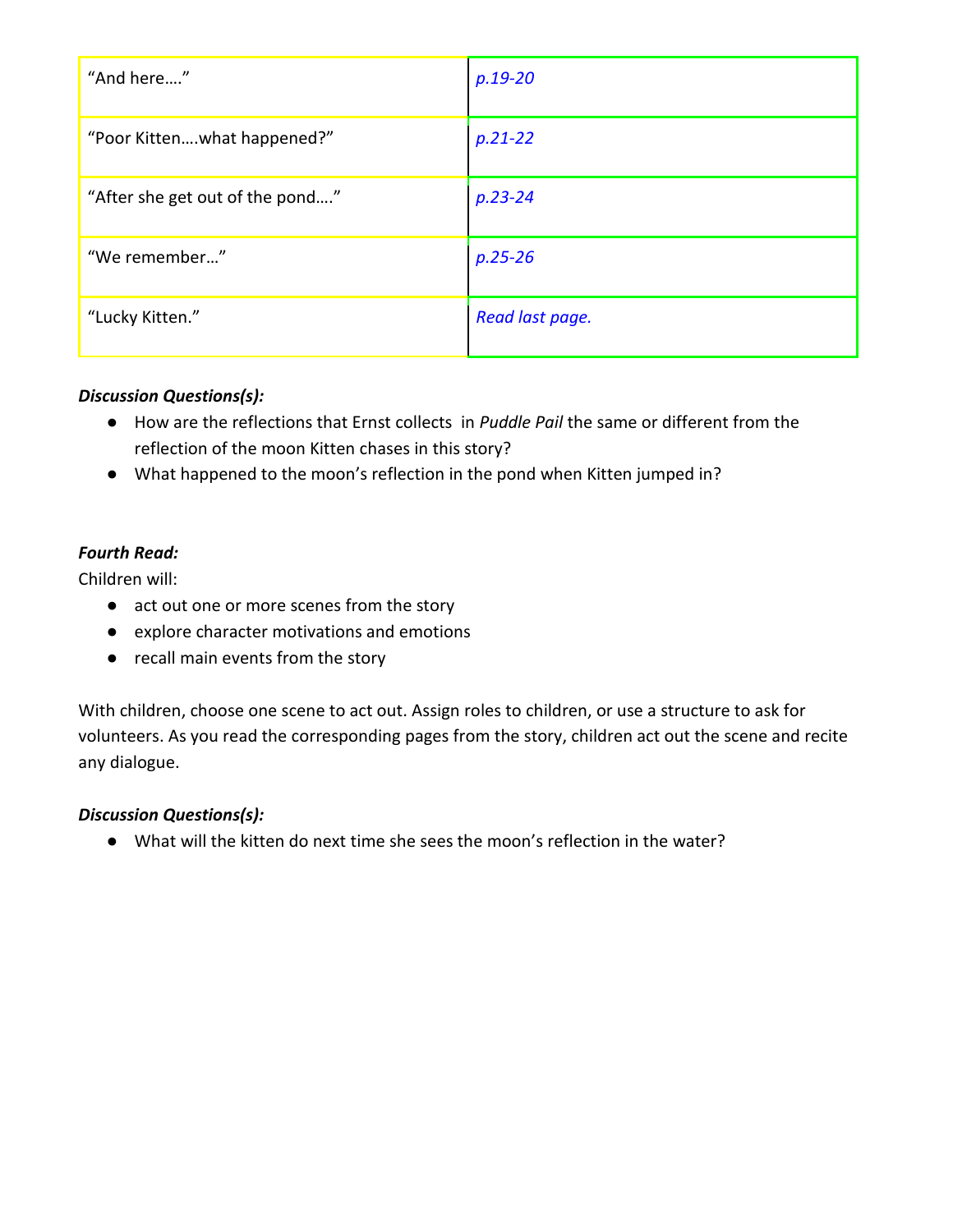| <b>Suggested Transition Activity</b><br><b>First Read</b>                                                                                                                                                                                                                                                                                                                | Literacy/Language Skills<br><b>Supported</b>                       |
|--------------------------------------------------------------------------------------------------------------------------------------------------------------------------------------------------------------------------------------------------------------------------------------------------------------------------------------------------------------------------|--------------------------------------------------------------------|
| Dismiss children using the ending sounds from Kitten's First Full Moon.                                                                                                                                                                                                                                                                                                  | <b>Direct</b><br>-phoneme segmentation                             |
| Say: "Today I will dismiss you using the last sound in your name. I will<br>use words from Kitten's First Full Moon."                                                                                                                                                                                                                                                    | -vocabulary support<br><b>Indirect</b><br>-exposure to well formed |
| "If you name ends with the sound /t/ like first, you many"<br>"If your name ends with /n/ like Kitten, you may"<br>"If your name ends with /l/ like full, you may"                                                                                                                                                                                                       | sentence structure                                                 |
| *Support children by continuing to exaggerate the ending sounds to<br>help bring their attention to it. For children who do not recognize that<br>the ending sound of their name matches-state it for them highlighting<br>the sound in both the child's name and the word (i.e. Amal, the last<br>sound in your name is /l/ just like the last sound in full. You may") |                                                                    |

| <b>Suggested Transition Activity</b><br><b>Second Read</b>                                 | Literacy/Language Skills<br><b>Supported</b>                  |
|--------------------------------------------------------------------------------------------|---------------------------------------------------------------|
| Dismiss children using sounds from Kitten's' First Full Moon and child<br>names.           | <b>Direct</b><br>-phoneme segmentation<br>-vocabulary support |
| Say: "If your name begins or ends with /m/ like moon/k/ like<br>kitten/f/ like full, etc." |                                                               |

| <b>Suggested Transition Activity</b> | Literacy/Language Skills |
|--------------------------------------|--------------------------|
| Third Read                           | Supported                |
|                                      |                          |